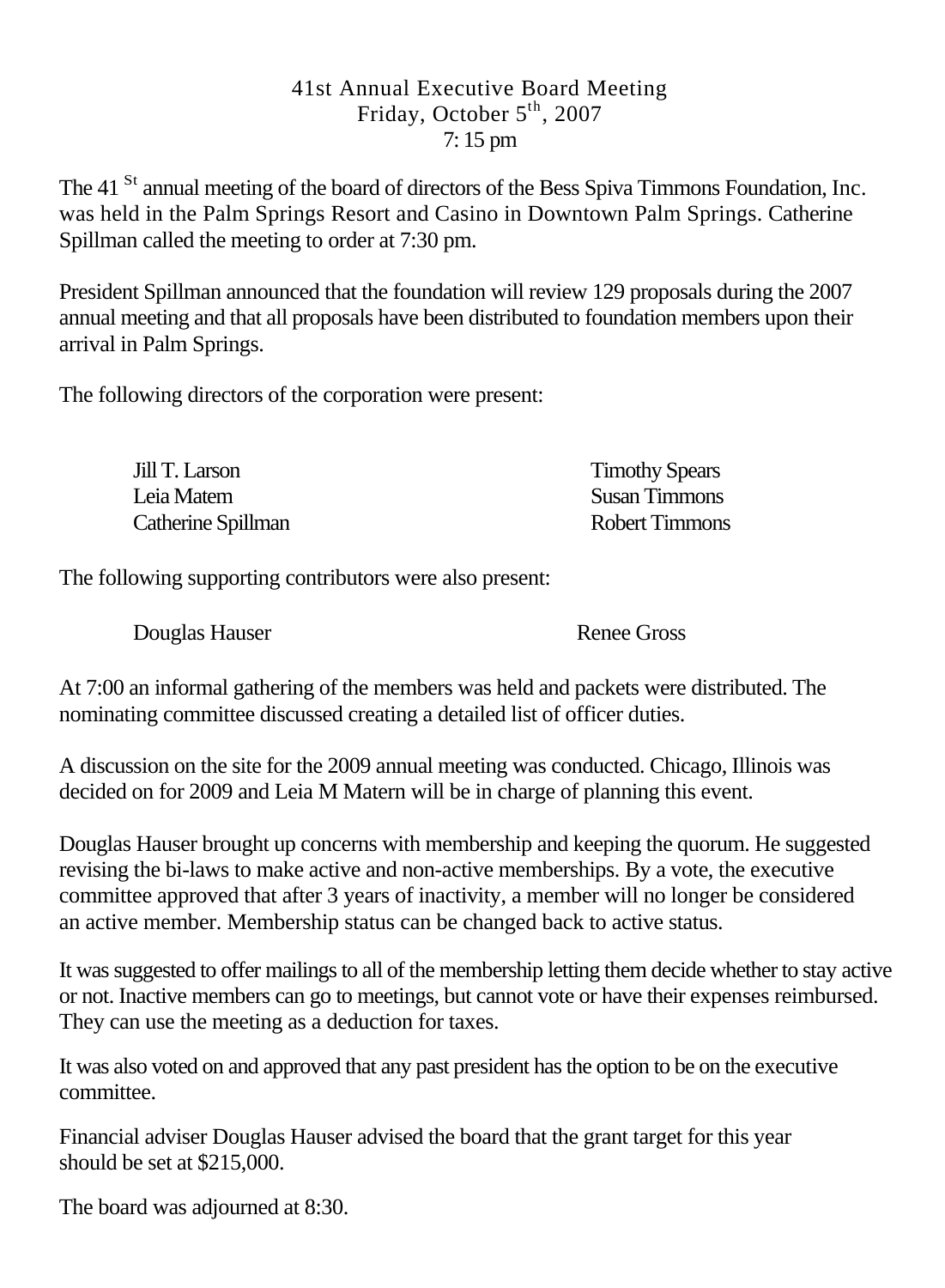## 41<sup>st</sup> Annual Meeting Saturday Session October  $6^{th}$ , 2007 9:00 am

The 41<sup>st</sup> annual meeting of the Bess Spiva Timmons Foundation, Inc., a Missouri Not-For Profit Corporation, was held at the Palms Springs Spa and Casino Resort downtown, Palm Springs, California on Saturday, October  $6<sup>th</sup>$ , 2007.

The following directors and members of the corporation were present:

| Elizabeth S. Grossman | Penn Timmons          |
|-----------------------|-----------------------|
| Monita Kelsey         | Jennifer Svacina      |
| Jill T. Larson        | Patricia Timmons      |
| Bryna Majidi          | Catherine A. Spillman |
| Leia Matern           | Gary E. Timmons       |
| Louise Spears         | Susan T Timmons       |
| Timothy J. Spears     | <b>Robert Timmons</b> |
| Dana L. Timmons       |                       |

In addition the following advisors were present:

Douglas Hauser Renee Gross

The meeting was called to order at 9:00 am by Catherine A. Spillman.

Pat Timmons lead the foundation in a prayer for guidance during the selection process.

Monita Kelsey announced the 2007-2008 slate of officers that were voted on and confirmed:

| President:      | Catherine A. Spillman |
|-----------------|-----------------------|
| Vice President: | Susan T. Timmons      |
| Secretary:      | Leia M. Matern.       |
| Treasurer:      | Timothy J. Spears     |

Portfolio Manager Renee Gross of the U.S. Bank, Joplin, Missouri presented the financial statistical review of the Foundation. Current performance data was reviewed: Common Stock Holdings, Equity Mutual Funds, and Foreign Equity Mutual Funds.

A vote was approved to amend the bylaws to change status of members not present at a meeting for 3 years from active to inactive members.

The minutes of the  $40<sup>th</sup>$  annual meeting and executive board sessions were approved pending a few changes.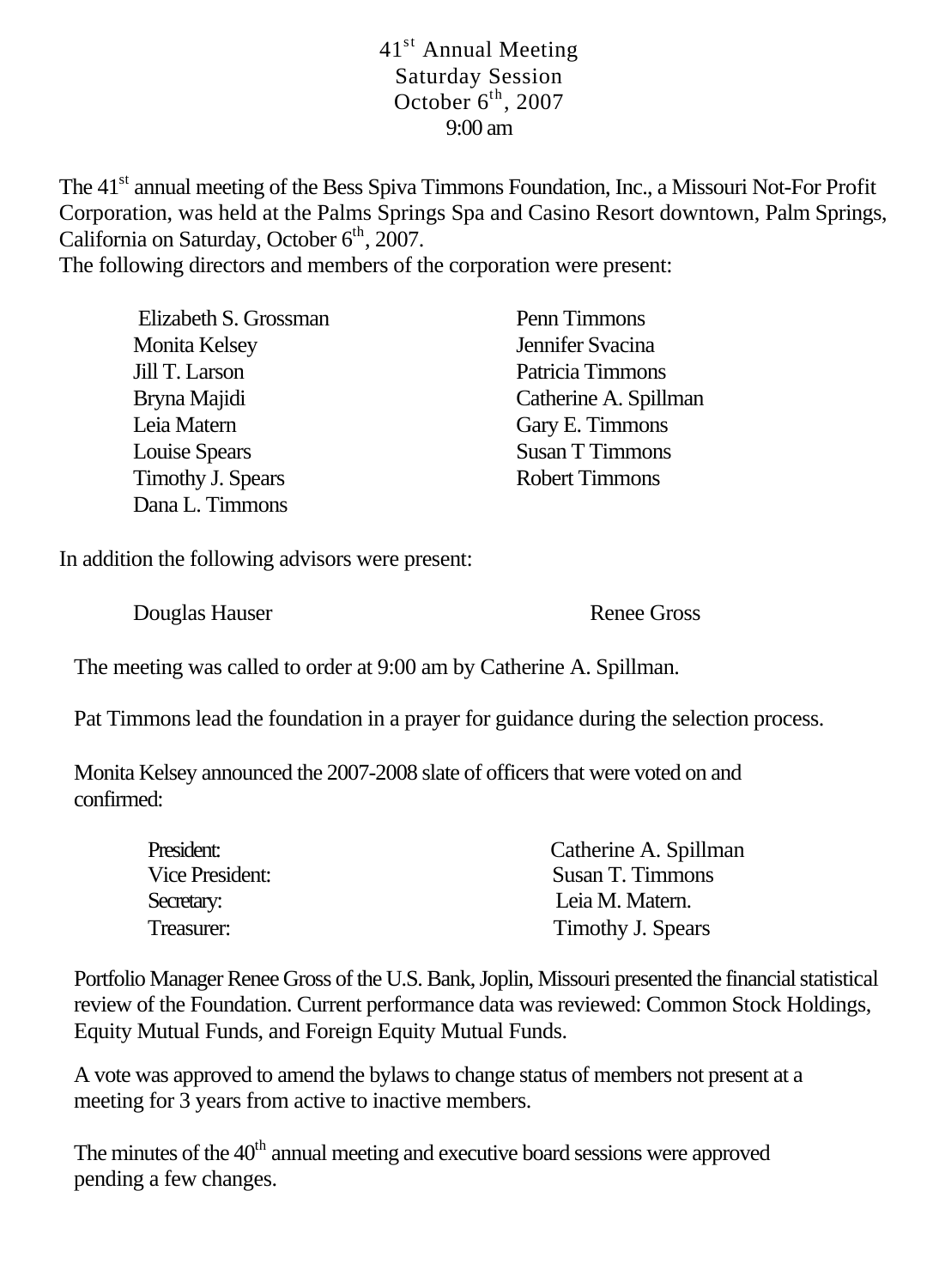Renee Gross reported that the Foundation has a grant balance range available of \$203,761 to \$249,361.

It was decided at the executive board meeting that the target amount to be given in 2007 would be \$215,000.

Treasurer Timothy J. Spears gave a review of the family giving.

## Spears Family

| The Canelo Project Canelo, Arizona                                                | \$10,400             |
|-----------------------------------------------------------------------------------|----------------------|
| Caring Ministries Tucson, Arizona                                                 | \$700                |
| NEST, Inc., Tucson, Arizona                                                       | \$700                |
| Development Center for Appropriate Tech., Tucson, AZ                              | \$1,500              |
| American Red Cross (Oregon Pacific Chapter)<br>Eugene, Oregon                     | \$13,300             |
| Junction City, OR Soroptomists                                                    | \$13,300             |
| Total:                                                                            | \$39,900             |
| <b>George Timmons Family</b>                                                      |                      |
| Sierra Vista High School                                                          | \$1,000              |
| Riverview Estates, Inc.                                                           | \$18,000             |
| Community Foundation of SE Kansas (Fox Theatre)<br>Yavapai Exceptional Industries | \$10,000<br>\$10,000 |
| Total:                                                                            | \$39,000             |

Foundation members and directors presented grant proposals. After review and written ballot, the following grant recipients were selected:

American Red Cross- Southern Arizona Local Disaster Relief \$5000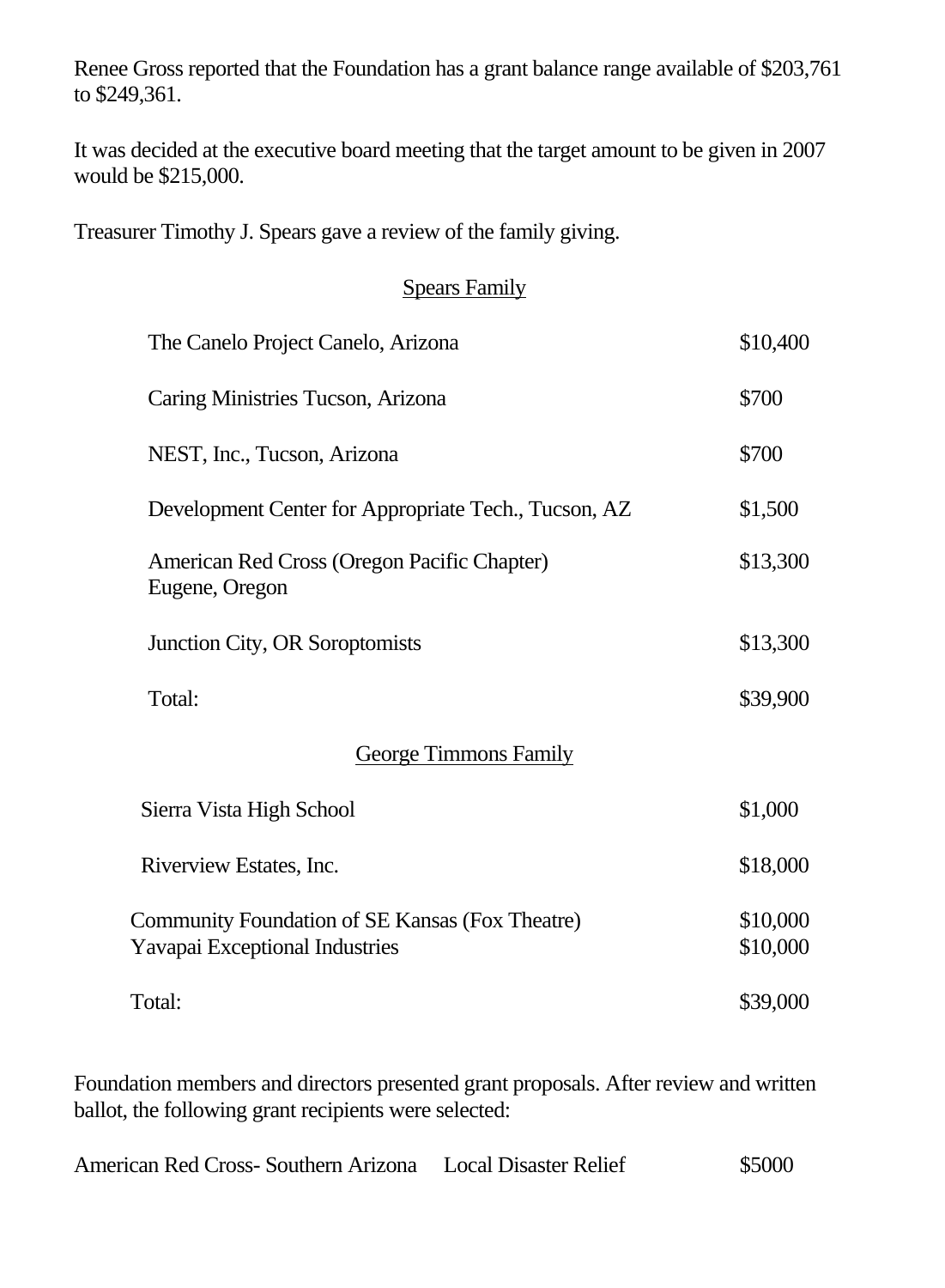| AZ Blind and Deaf Children's Foundation                         | <b>VISTAR</b>                    | \$3000   |
|-----------------------------------------------------------------|----------------------------------|----------|
| Tucson, Arizona                                                 |                                  |          |
| Arizona Outdoor adventures<br>Phoenix, Arizona                  | 2008 Camp Session                | \$6000   |
| Arts Express, Inc.<br>Tucson, Arizona                           | Fine Arts Youth Academy          | \$5000   |
| A Sporting Chance<br>Springfield, Missouri                      | The Opportunity to be an Athlete | \$2500   |
| <b>Assistance League of Seattle</b><br>Seattle, Washington      | <b>Operation School Bell</b>     | \$1000   |
| Asthma and Allergy Foundation of America<br>St. Louis, Missouri | Project Concern                  | \$1000   |
| Avera<br>O'Neill, Nebraska                                      | Paging System                    | \$2,180  |
| <b>Baker University</b><br>Baldwin, Kansas                      | Gazebo Project                   | \$5,000  |
| Big Brothers, Big Sisters                                       | Amachi Missouri                  | \$3,000  |
| Joplin, Missouri                                                |                                  |          |
| Caring Ministries, Inc.                                         | <b>Purchase Trucks</b>           | \$10,000 |
| Tucson, Arizona                                                 |                                  |          |
| Civitan Foundation, Inc.                                        | <b>Community Theatre Trip</b>    | \$2,500  |
| Phoenix, Arizona                                                |                                  |          |
| Colorado River Regional Crisis                                  | <b>Emergency Shelter Program</b> | \$3,000  |
| <b>Cumberland College</b>                                       | Scholarship Program              | \$5,000  |
| Williamsburg, Kentucky                                          |                                  |          |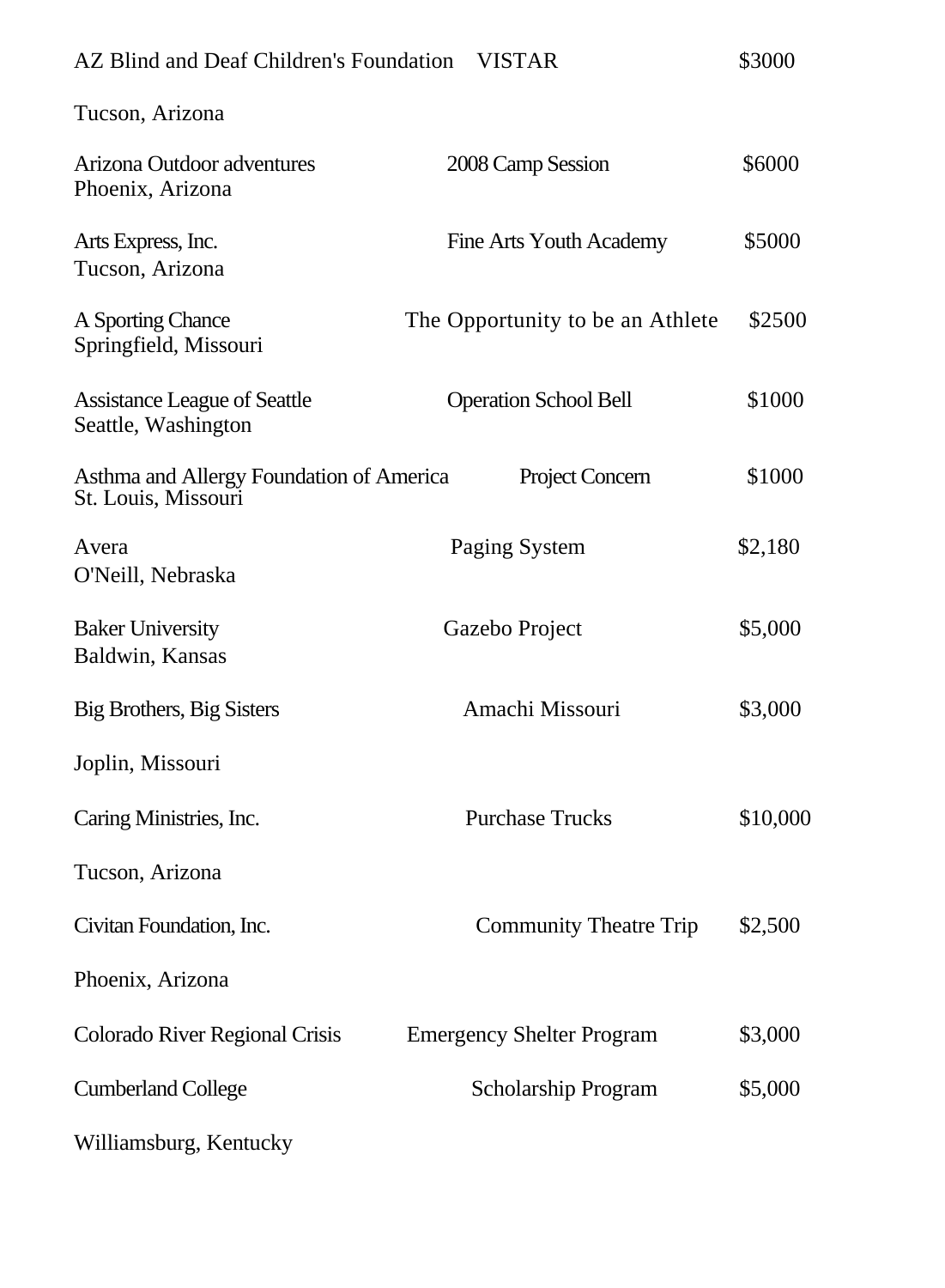| Davis Bridge Educational                                            | After school Mentoring            | \$2,000 |
|---------------------------------------------------------------------|-----------------------------------|---------|
| Davis, California                                                   |                                   |         |
| Donnelly College<br>Kansas City, Kansas                             | Scholarship Aid                   | \$4000  |
| Dreamcatcher PMU Rescue/Rehab Portable Stalls<br>New River, Arizona |                                   | \$2000  |
| Freeman Foundation for Ozark<br>Joplin, Missouri                    | <b>Ozark Center for Autism</b>    | \$5000  |
| Friends of Konza Prairie<br>Manhattan, Kansas                       | Prairies Across Kansas            | \$2500  |
| <b>Friends of Saguaro National Park</b><br>Tucson, Arizona          | <b>Tortoise Research</b>          | \$3000  |
| Girl Scout Council of the Ozarks<br>Joplin, Missouri                | The Leader Box Project            | \$3,000 |
| <b>Greater Phoenix Youth at Risk</b><br>Phoenix, Arizona            | <b>PALS Mentoring Project</b>     | \$3,000 |
| Humane Society of Southern AZ                                       | <b>Second Chance Fund</b>         | \$3,000 |
| John Brown University<br>Siloam Springs, Arkansas                   | Scholarship fund                  | \$2,000 |
| Joplin Association for the Blind Joplin, Missouri                   |                                   | \$7000  |
| Lakeside Elementary School Pittsburg, Kansas                        |                                   | \$7000  |
| <b>Marine Animal Rescue</b>                                         | Detection of Ocular abnormalities | \$4000  |
| San Pedro, California                                               |                                   |         |
| Missouri Colleges Fund                                              | <b>Financial Aid to Students</b>  | \$3000  |
| Jefferson City, Missouri                                            |                                   |         |
| Mobile Meals of Tucson, AZ                                          | Mobile Meals                      | \$3000  |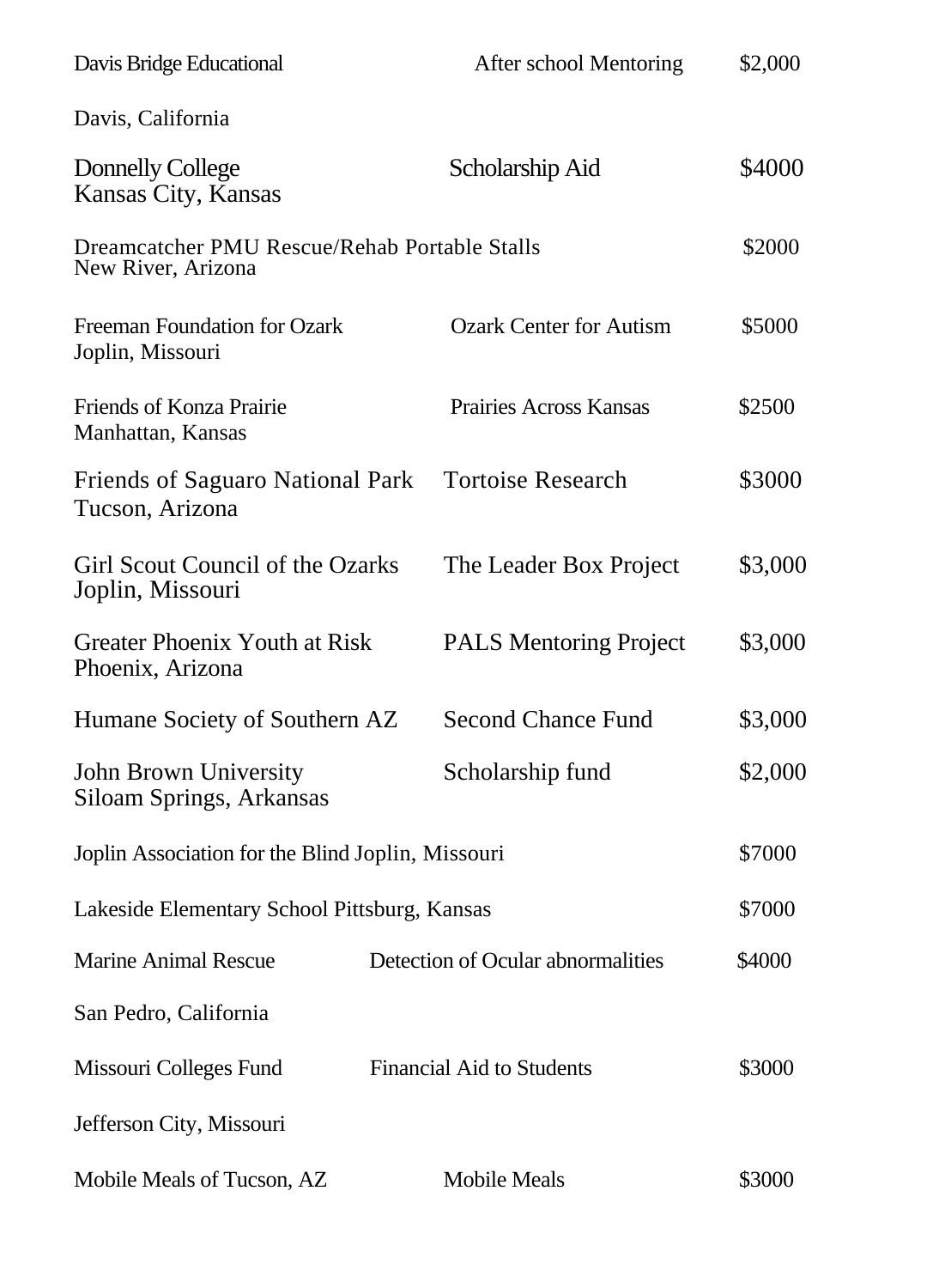| Miner's Memorial of Pittsburg                                                 | <b>Complete Final Phase</b> | \$5000   |
|-------------------------------------------------------------------------------|-----------------------------|----------|
| Frontenac, Kansas                                                             |                             |          |
| <b>Monarch School</b><br>San Diego, California                                | After School Program        | \$2500   |
| Montana Trout<br>Missoula, Montana                                            | <b>Restoration Project</b>  | \$2500   |
| Mt. Graham Safe House, Inc.<br>Safford, Arizona                               | <b>MGSH Shelter</b>         | \$5000   |
| National Council of Jewish Women Back-To-School-Store!<br>St. Louis, Missouri |                             | \$3000   |
| Native Seeds/SEARCH<br>Tucson, Arizona                                        | <b>Sharing Seeds</b>        | \$3000   |
| The Nature Conservancy<br>Topeka, Kansas                                      | Tallgrass Prairie preserve  | \$5000   |
| Neighbors Who Care<br>Sun Lakes, Arizona                                      | Van Service Program         | \$3000   |
| Operation Liftoff, Inc.                                                       | Transportation              | \$1000   |
| Bridgeton, Missouri                                                           |                             |          |
| <b>American Red Cross-OPC</b>                                                 | <b>Operating Support</b>    | \$5000   |
| Eugene, Oregon                                                                |                             |          |
| <b>Our Family Services</b><br>Tucson, Arizona                                 | Senior Companion Program    | \$4000   |
| Payson Senior Center<br>Payson, Arizona                                       | Senior Center Programs      | \$5000   |
| Phoenix Conservatory of Music<br>Phoenix, Arizona                             | Music in the Early Years    | \$2,000  |
| <b>Ronald McDonald House</b><br>Columbia, Missouri                            | 2007 House Update           | \$2500   |
| <b>Sacred Heart Medical Center</b><br>Springfield, Oregon                     | Courageous Kids             | \$10,000 |